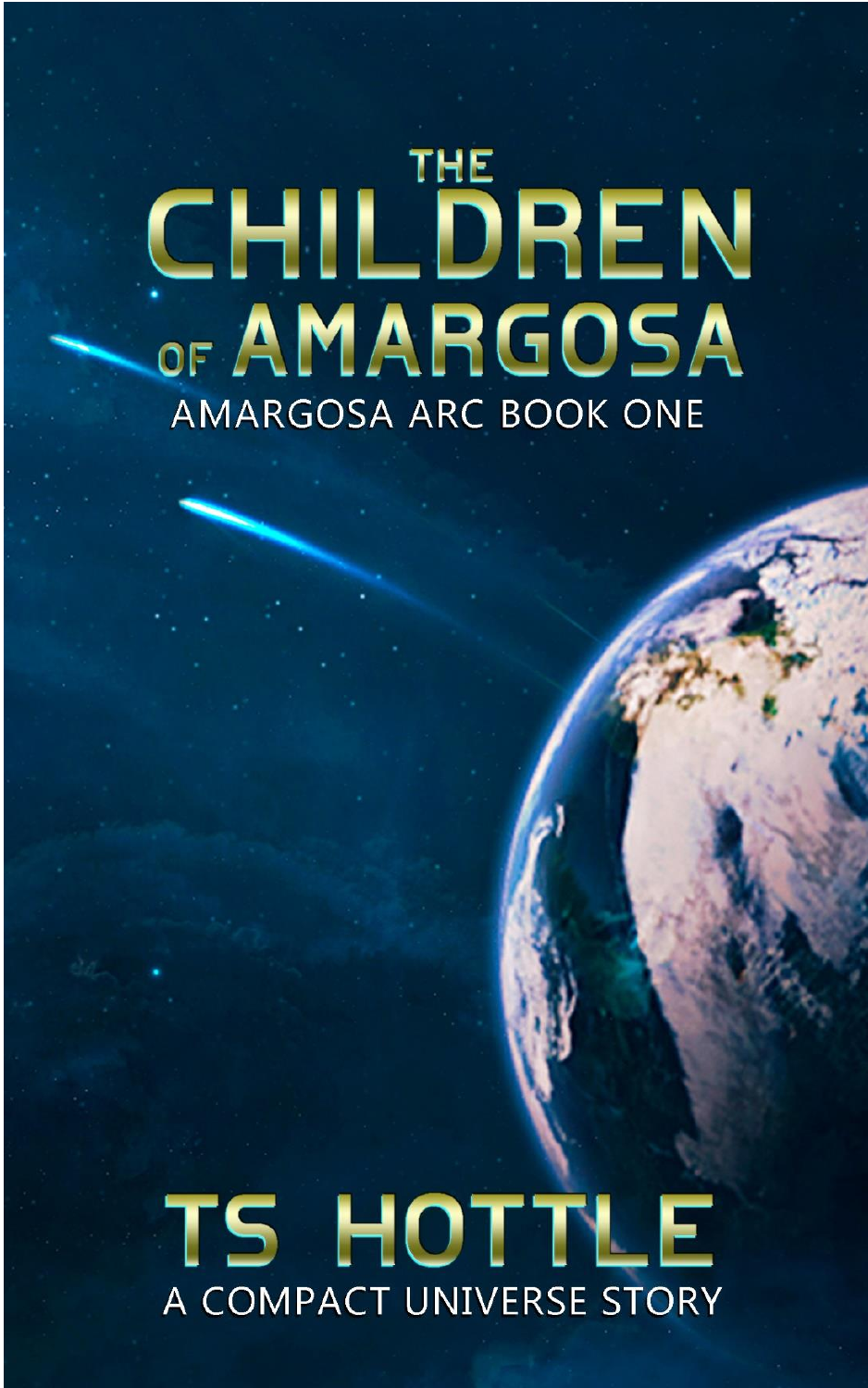The Children of Amargosa Copyright 2016, Thomas Hottle Cover Design: Clayborn Press, LLC Cover Image Credit: Fug4s via iStock Photo Edited by Toni Riebe Published by Clayborn Press, El Mirage, AZ

The following work is Copyright 2016, Thomas Hottle. All rights reserved. No part of this book may be reproduced or transmitted in any form, or by any means, electronic or mechanical, including but not limited to photocopying, recording, or any information storage and retrieval system, without prior written consent from the Publisher. For information please contact Clayborn Press: ClaybornPress@gmail.com

This is a work of fiction. Names, characters, businesses, places, events and incidents are either the products of the author's imagination or used in a fictitious manner. Any resemblance to actual persons, living or dead, or actual events is purely coincidental.

This Edition published in May, 2018 by Clayborn Press, LLC Printed under authorization, all rights reserved.

**This sample is printed under permission of the publisher as an incomplete excerpt for marketing and evaluation purposes.**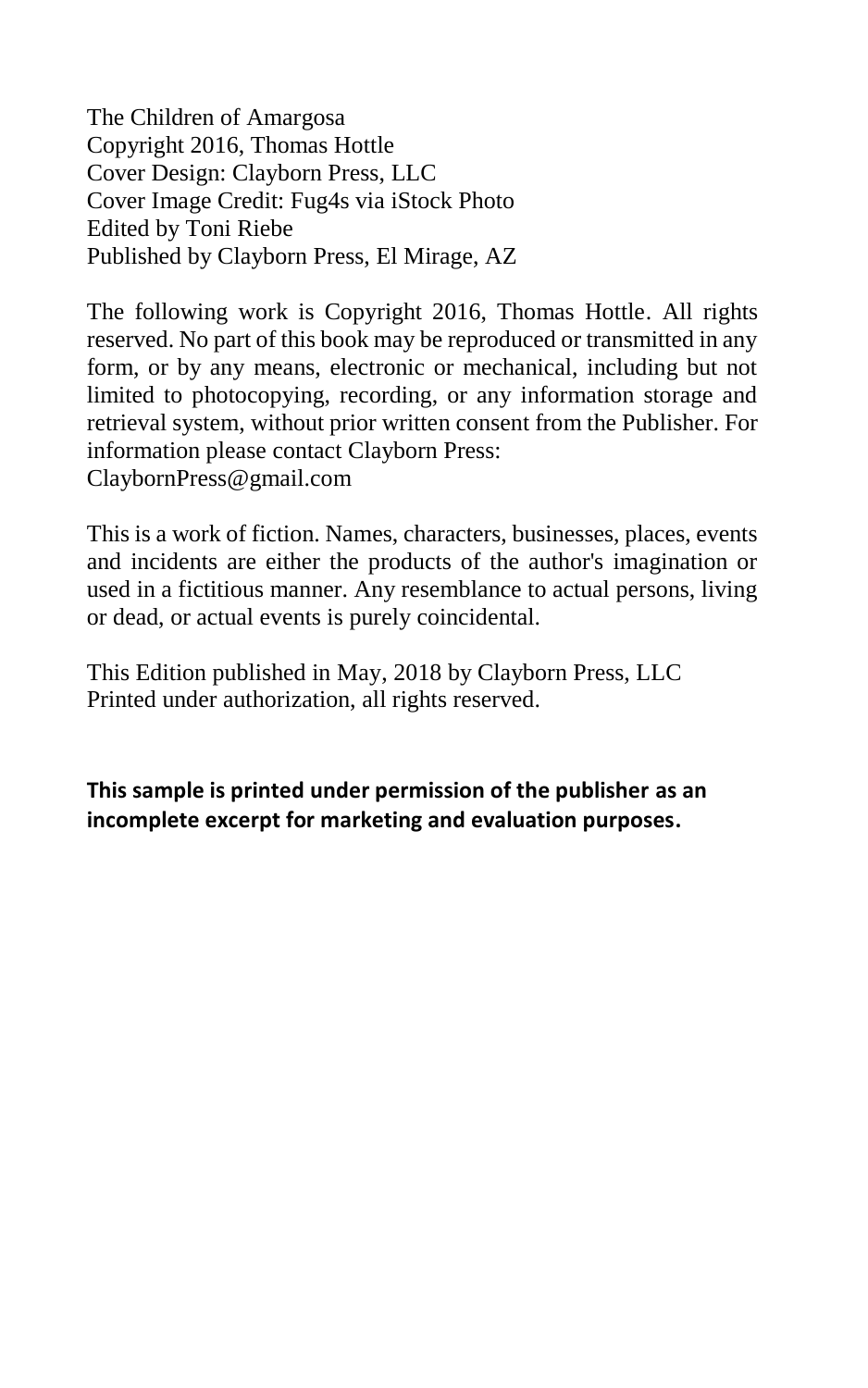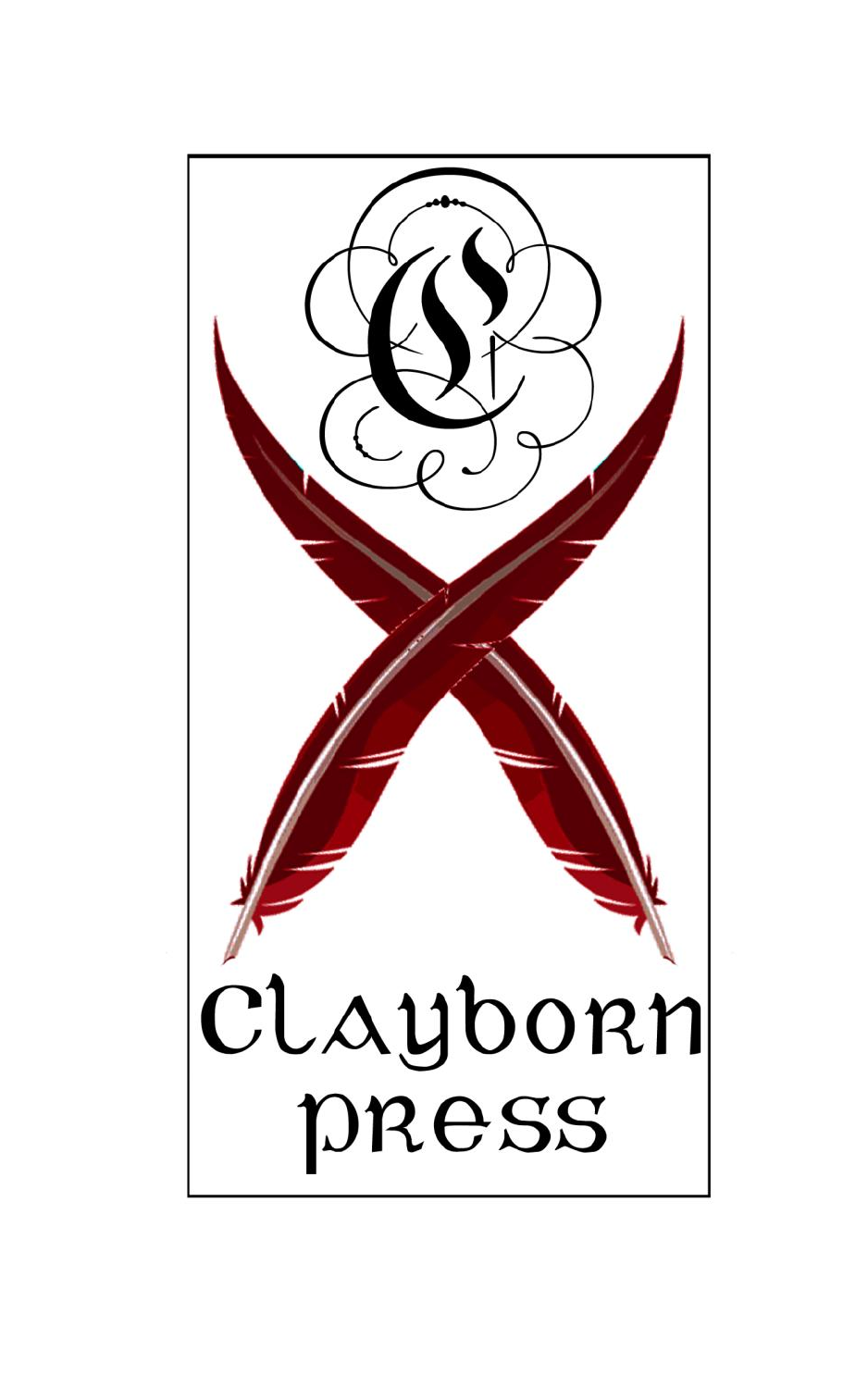*For Austin. A good son. A good stepson. A fine man.*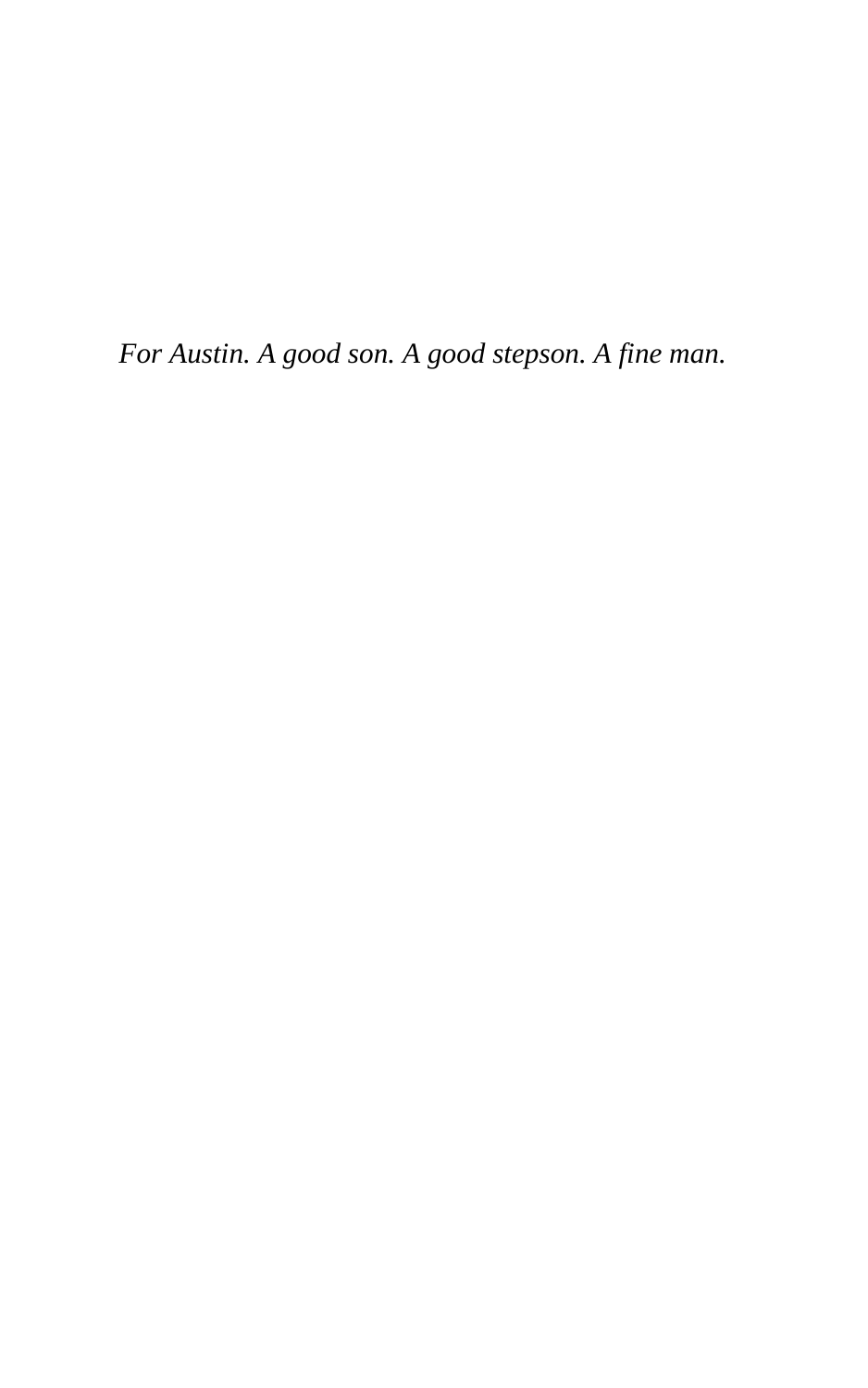## CHAPTER 1

Something violently shook the station, knocking Davra Andraste out of her bed and leaving her on the floor in complete darkness. Seconds later, the emergency klaxon bellowed with its urgent buzzing. The lights came back on with the blaring noise, but they were not the pleasing, soft indirect lights typical on Amargosa's orbital station. They flashed instead with the harsh red glare of the emergency lanterns that made her dark brown skin look almost ebony. The deck swayed like a boat in a storm.

"Daddy?"

Her father did not answer. She tried to work her way to the door to her room, but the deck kept bucking and pitching beneath her feet. She had to grope the furniture to keep her legs beneath her. "Daddy!"

As she pulled herself out of her bedroom, her father burst through the front door of their quarters. "Dav, come on." He ran over to her and grabbed her arm.

"What's going on?" "Something destroyed the hypergate."

That would explain the station's shaking and swaying. The blast might have even knocked it out of orbit.

"I'm going to get you to a lifepod," he said. "I want you to wait there until we get the station stabilized."

"Lifepod? Daddy, I'm in my pajamas."

"Hush."

It took them several minutes, but Samuel Andraste eventually got Davra to the outer ring of the station. Out there, the shaking became more violent, and they were thrown to the deck more than once. Samuel Andraste slapped the emergency lock open on one of the pods and shoved Davra inside. "Stay put. Don't go anywhere until I come for you."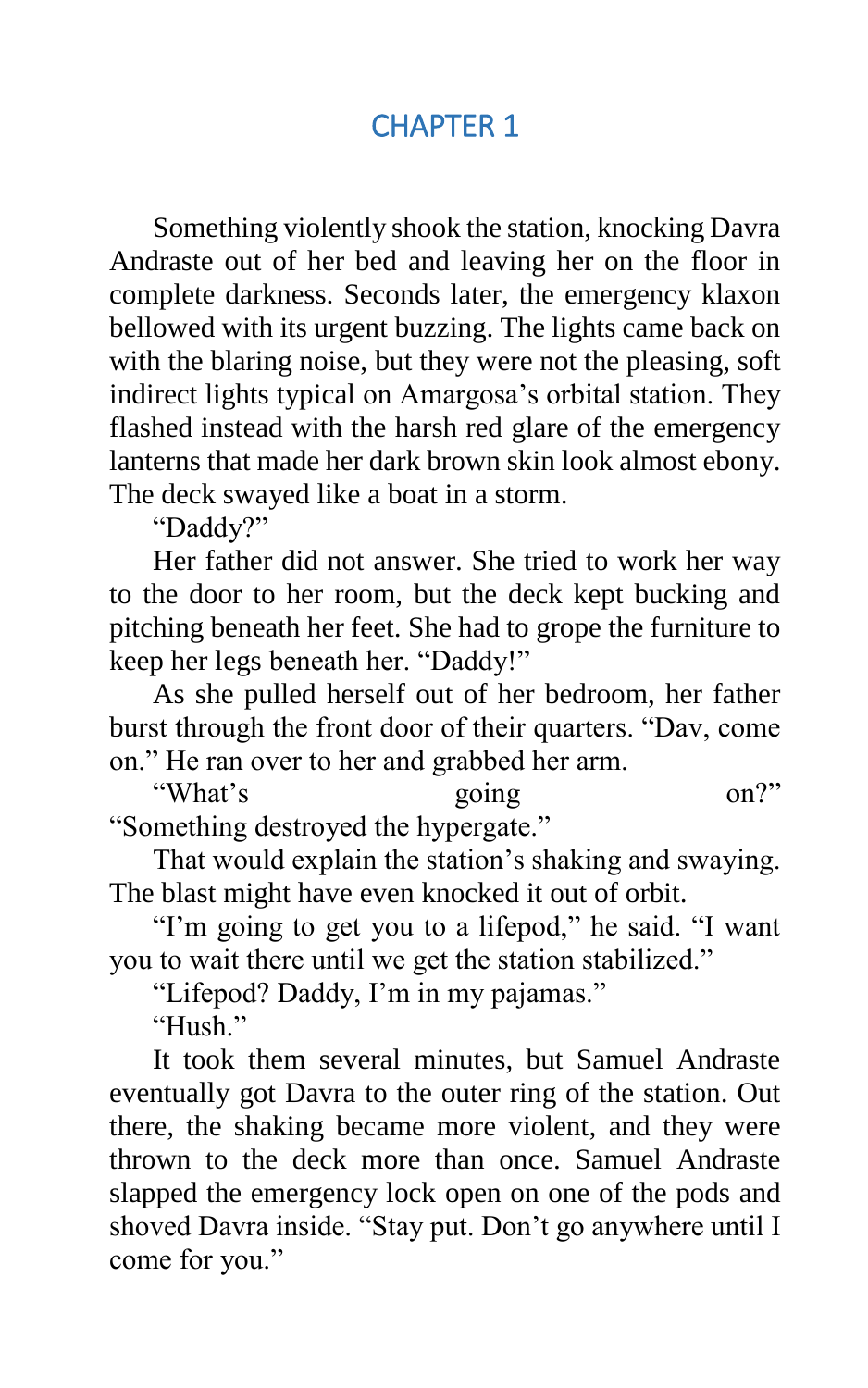"Where are you going?" she said, tears forming in her eyes.

"I'm going to try to keep the station aloft." He stepped in with her and stroked her cheek. "If we have to jettison the pods, promise me you'll try to find the authorities as soon as you land."

"Daddy, I…"

"Promise me."

She could only nod. Samuel leaned in and kissed her on the cheek. "You look so much like your mother. I love you, Dav. Everything will be all right." He backed out and slammed the hatch shut.

"Standby mode initiated," said the pleasant female voice, sounding like a spaceport computer giving directions to baggage claim and rail service.

Davra sat in the empty pod shaking, rocking, wondering when she would see her father again. When the pod suddenly ejected, she screamed. She kept screaming until she saw the orbital station explode.

"*Daddy!*"

Another explosion lit up the sky as JT Austin and Lizzy Parker arrived back at her parents' farm. Above them, something in space had become a slow-moving fireworks burst, gravity pulling its glowing tentacles downward.

 $*$  \* \*

When they walked into the house, Lizzy's mother rushed them into the kitchen. "You two pack your bags. Quickly. I'm sending you into the settlement."

"What happened, Mrs. Parker?" asked JT.

"Where's Dad?" Lizzy demanded.

"Your father got called in. Something blew up the hypergate. Now the news feeds are saying the orbital station's been destroyed."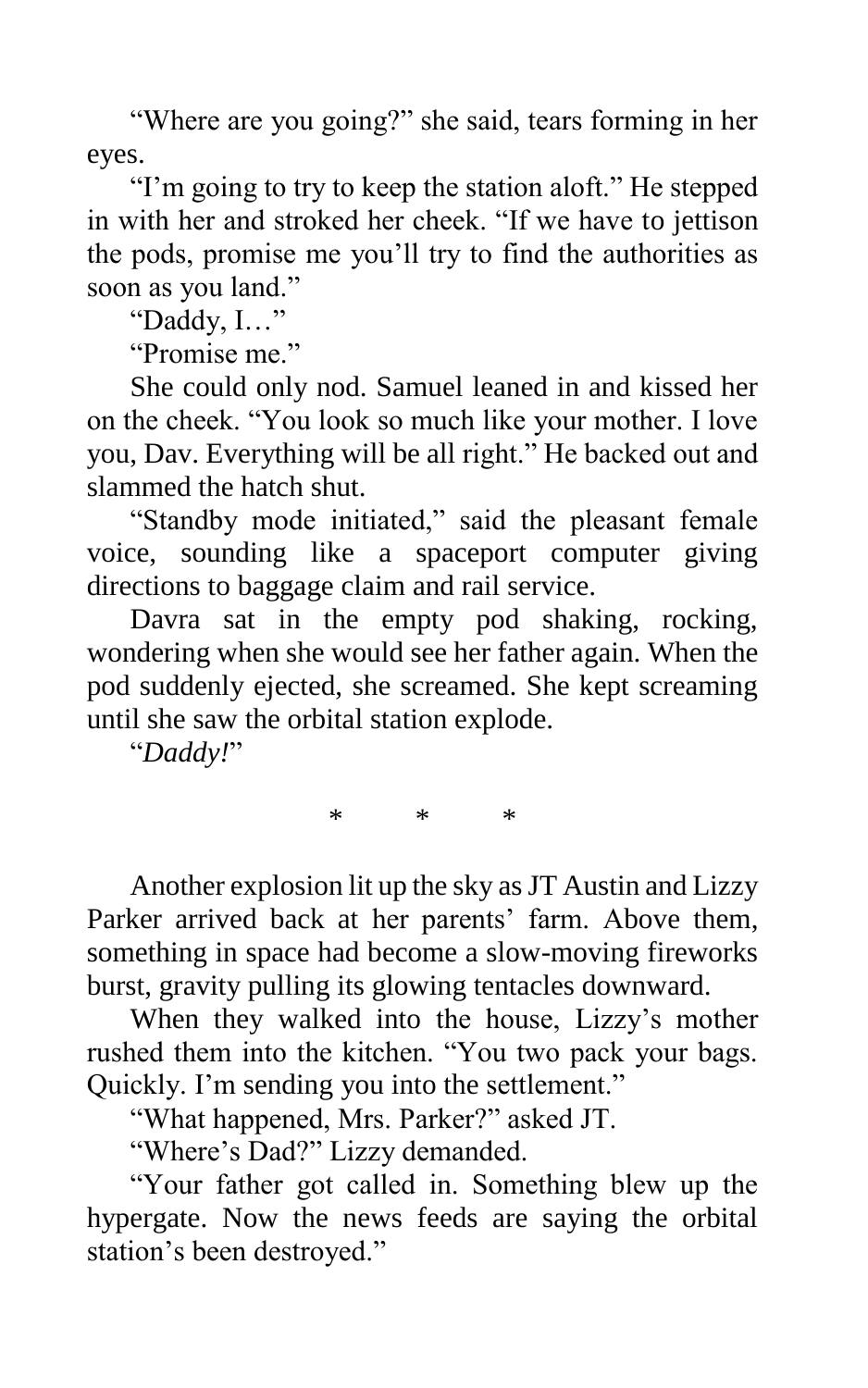"Mom," said Lizzy, "something crashed in the mountains on the far side of the pond. It happened before the first explosion in the sky."

"Go. Get your bags."

They went to their respective rooms and threw clothes, toiletries, and their pads into duffle bags. When they emerged, Quan, the Tianese man who managed the Parkers' farm, waited by the door. "I can get them into the shelter. But once I'm there, the militia's going to press me into service."

"Any word on what's going on?" said Sarah.

Quan shook his head. "Rumor has it something came out of a wormhole and started firing at the gate."

Sarah herded Lizzy and JT toward Quan. She stopped JT and turned him around. "Take care of my daughter, JT."

 $\mathbf{r}$   $\mathbf{r}$   $\mathbf{r}$ 

Fire obscured the sky outside as the pod sliced through Amargosa's atmosphere. Davra had managed to strap herself in. The inferno outside frightened her, but she could not take her eyes off of it. She was inside a fireball.

She hoped her father had gotten out alive. Some part of her knew he had not - that she was alone now. Just as frightening, she would not even begin to know her own fate until the pod landed.

\* \* \*

Quan drove them into town with his own runabout. Despite the sparse population of the surrounding township, farm wagons, runabouts, and even the odd flitter jammed the square. Quan pushed his way through the crowd, leading JT and Lizzy to what JT took to be a courthouse. It looked like many of the older ones he had seen in smaller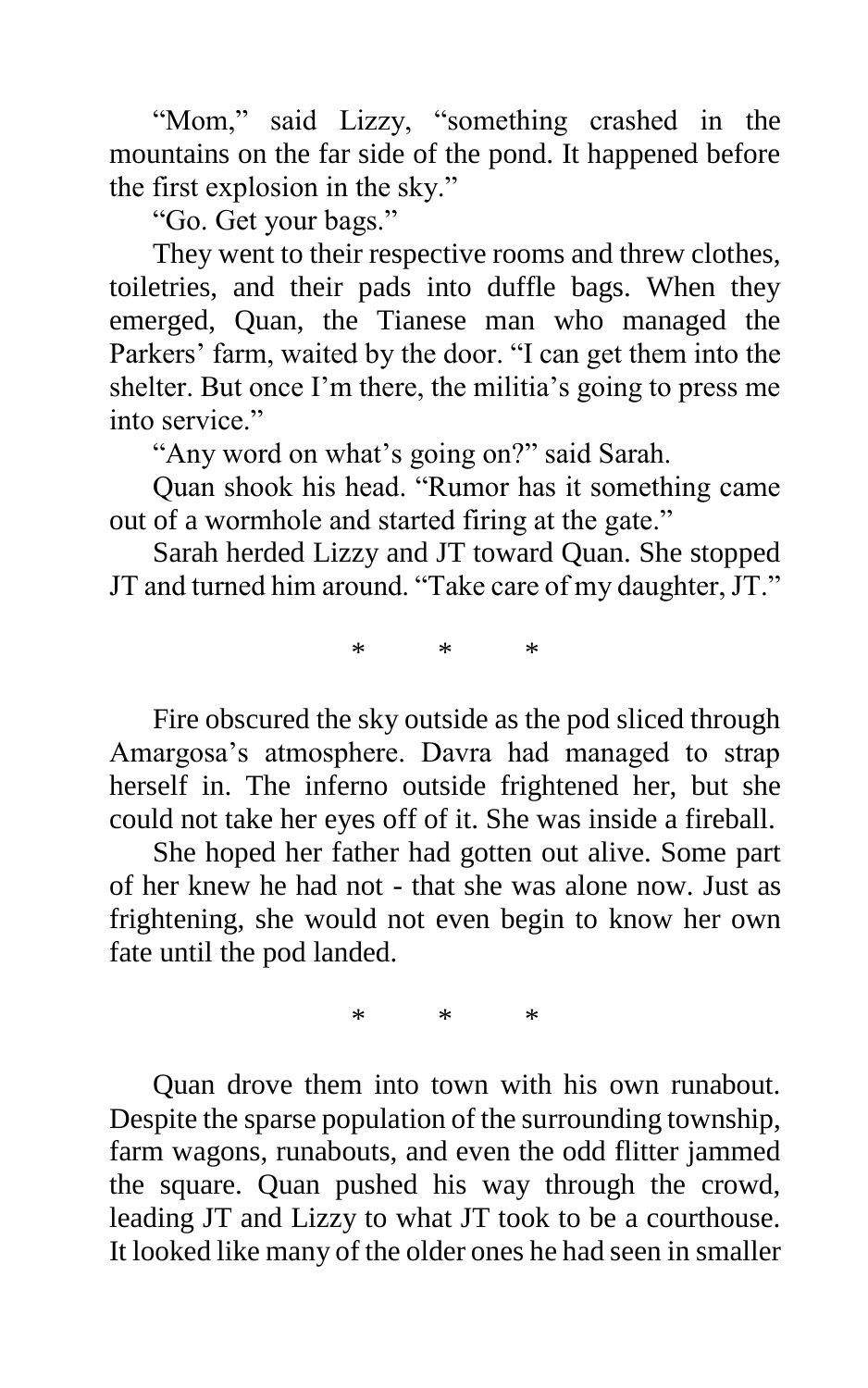cities on Earth, a large stone building with an archaic-style spired clock tower perched on top. The traditional clock struck JT as a somewhat odd and meaningless choice, as Amargosa had a twenty-five hour rotation.

A deputized civilian was trying to keep the crush of people wanting inside from stampeding the building. When they reached the front of the line, Quan said, "This is the Constable's daughter and his ward."

The man, middle-aged with sun-darkened leathery skin and iron gray hair, looked him up and down. "They haven't called you up yet, Quan?"

"Where are the arming us?"

The man tilted his head up, pointing with his chin across the town square. "Over by the arsenal. You bring your runabout?"

"Just need to swap out the power cells."

"Let the sergeant know, and he'll hook you up. There's already rumors from around Arcanum that something's prowling the countryside, firing energy weapons at people."

"Human?"

"We wish." He motioned the kids inside. "Come on. Take it easy. Head down to the second sub-basement. You'll be safe there."

JT grabbed Lizzy's hand and led her down the stairwell. Halfway down, she stopped.

"I can't do this," she said.

"Lizzy, we've got to take cover."

"You go. This isn't your fight."

"It's not yours, either."

"Yes, it is. My parents are up there defending the farm. I should be with them." She let go of his hand and headed back up the stairs.

*Take care of my daughter*. That's what Sarah Parker told JT before they left. Now Lizzy was running back to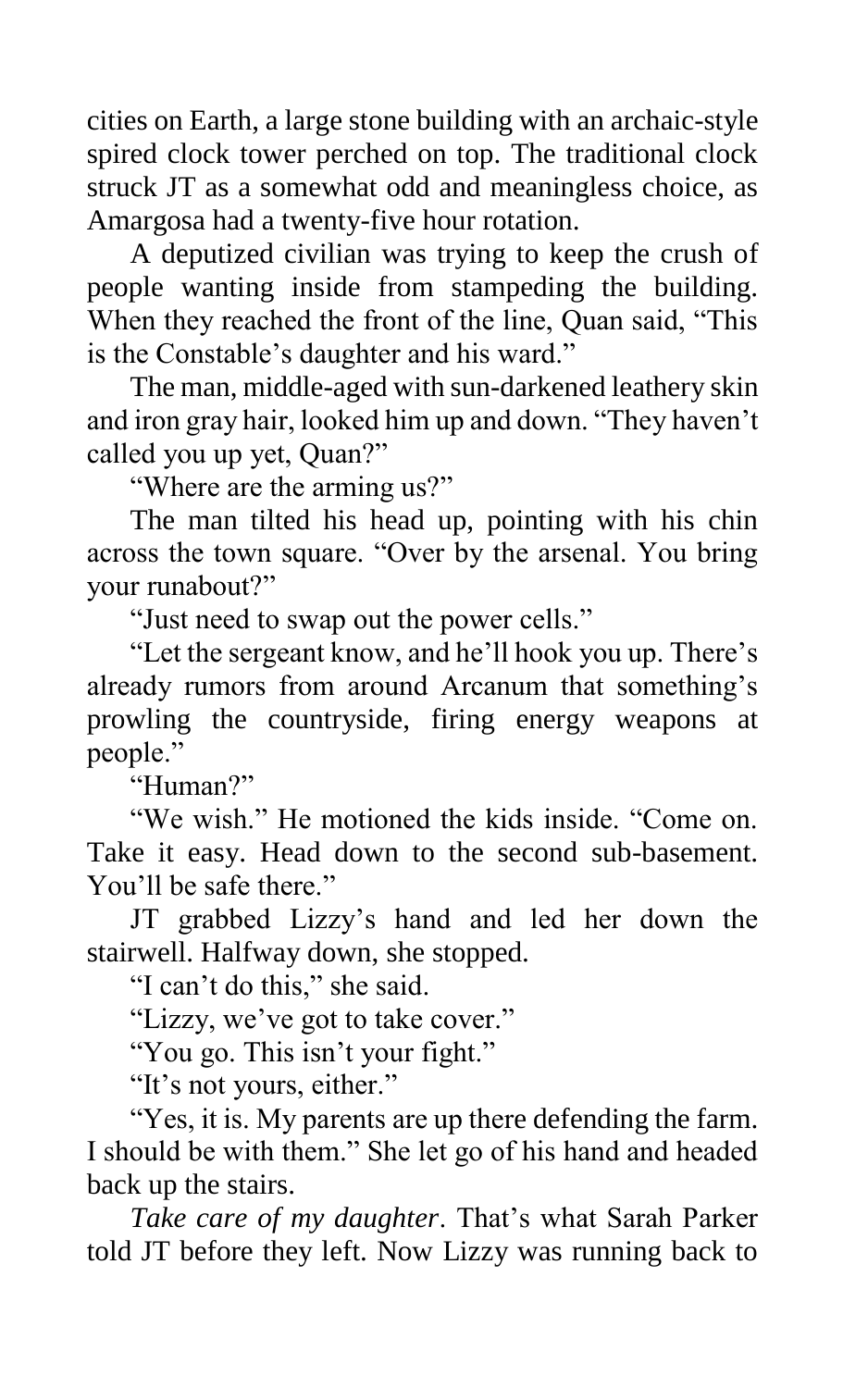the farm. "Dammit."

He headed after her but lost her quickly in the press of people still trying to get in. Once outside, he looked around frantically for her, his heart now in his throat. He knew where she had gone, but his brain could not accept it. "Lizzy? Lizzy!"

How could he face John Parker if his daughter disappeared on JT's watch?

Spotting a deputy, he started to ask him if he'd seen Lizzy when someone grabbed his arm.

"If you're not going into the shelter," said a black man with a scowl on his face, "come with me."

JT followed the man over to where he'd seen Quan heading earlier, hoping Lizzy had done the same. A woman of about forty stood on top of a farm wagon, handing out various weapons. She looked down at JT. "You ever fire one of these before?" She held out what looked like a rail gun, a backpack of lead charges at her feet.

"No, ma'am," said JT, "but my dad's in the Navy."

She shoved the rail gun in his hands, then handed him the heavy backpack. "Aim it at the bastards. Don't forget to kneel, or it will knock you on your ass." She pointed to a wagon full of civilians, all armed to the teeth. "Go with them."

Well, if he wanted to get back to the farm and find Lizzy, he realized, this would be his best chance to do both. He went.

\* \* \*

The jolt of the chutes opening startled Davra. It no longer glowed outside, the sky having faded from brilliant to pitch black instead. The chutes may have slowed the pod's descent, but it gyrated wildly in the wind as it